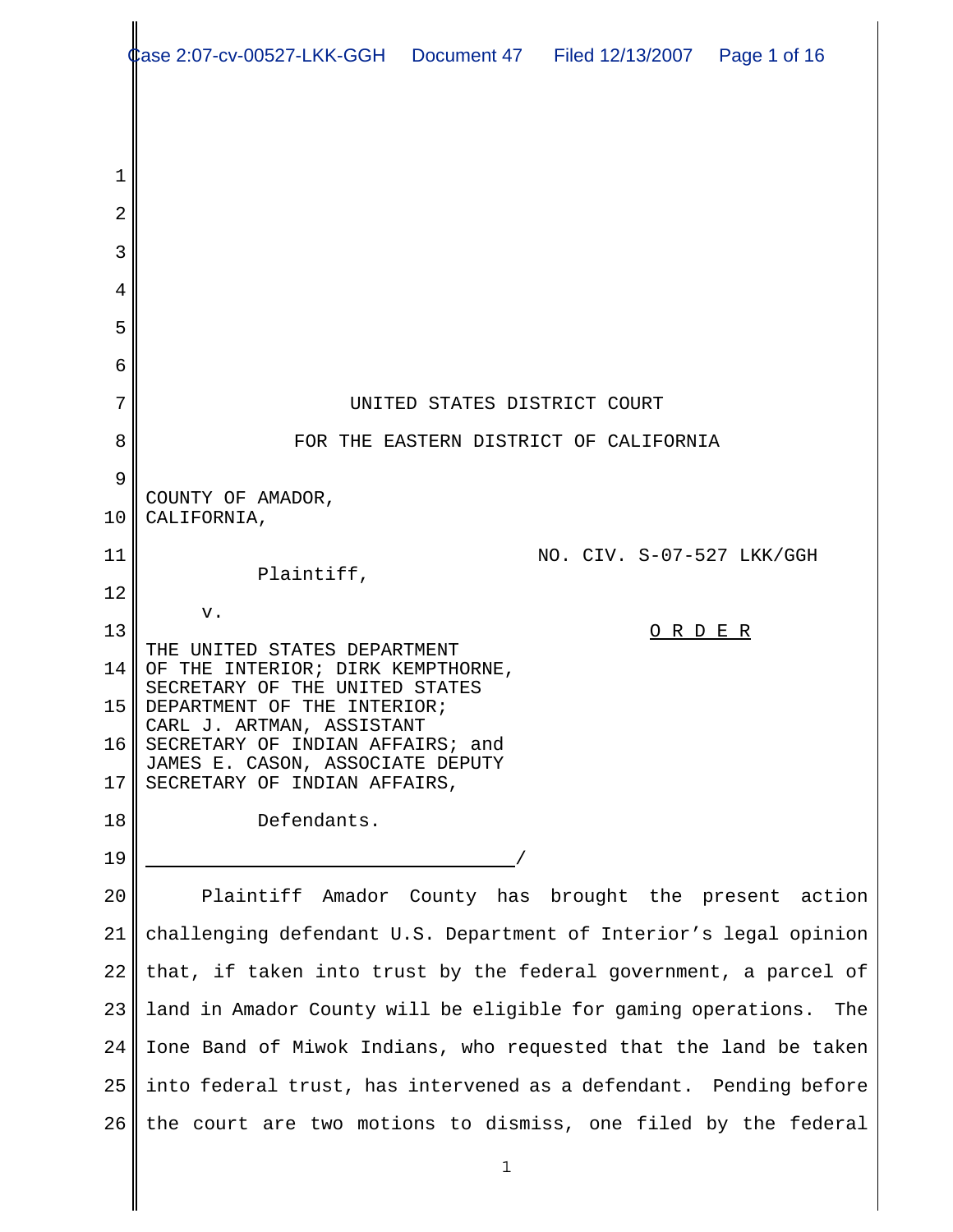1 2 3 4 5 6 defendants and another by Ione, both of which argue that the Department of Interior's opinion is not final agency action under the Administrative Procedures Act and is thus unreviewable. As explained below, because the opinion will have no effect unless and until the federal government makes the decision to take the land into trust, the court grants the motions to dismiss.

### **I. Background**

8 9 10 11 12 13 14 15 16 17 18 19 20 21 22 23 24 Plaintiff Amador County has brought the present action against defendants U.S. Department of Interior ("Department" or "DOI"), Dirk Kempthorne, Secretary of the DOI, Carl Artman, Assistant Secretary of Indian Affairs, and James Cason, Associate Deputy Secretary of Indian Affairs. The county seeks to invalidate, under the Administrative Procedures Act, 5 U.S.C. § 701 *et seq.* ("APA"), a legal opinion issued by the Department. Previously, on November 29, 2005, the Ione Band of Miwok Indians ("Ione" or "Ione Band") submitted an application to the Department -- which is still pending -- requesting that approximately 200 acres of land in Amador County, California (hereafter, "Plymouth Parcels") be taken into federal trust. The Ione Band seeks to construct and operate a Class III gaming facility on the property.<sup>1</sup> In a September 19, 2006 opinion memorandum, the Department opined that gaming could be conducted on the land, if taken into trust, because it would qualify as Indian lands upon which gaming may be conducted under the Indian Gaming Regulatory Act ("IGRA"). Amador County now

25

<sup>26</sup> 1 Class III gaming includes casino games, such as slot machines, roulette, poker, and blackjack. 25 U.S.C. § 2703(8).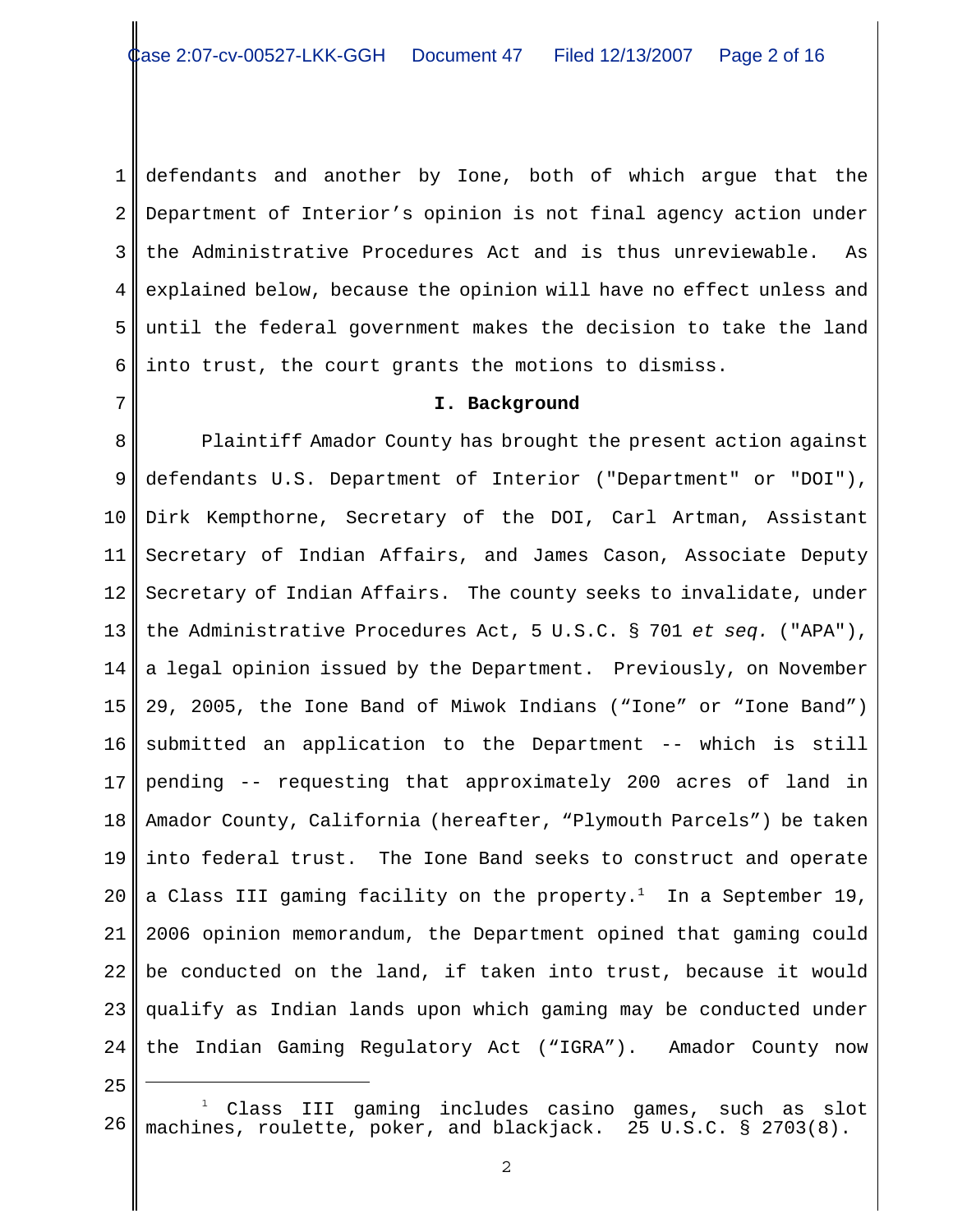1 2 3 4 challenges that legal opinion on the grounds that it was substantively wrong and that the Department failed to comply with the National Environmental Policy Act, 42 U.S.C. § 4321 *et seq.* ("NEPA").

#### 5 **A. Legal Background**

6 7 8 9 10 11 12 13 14 15 16 17 18 The Indian Reorganization Act ("IRA") was enacted in 1934 as part of the federal government's return to a policy supporting "principles of tribal self-determination and self-governance." County of Yakima v. Confederated Tribes & Bands of Yakima Indian Nation, 502 U.S. 251, 255 (1992). Under Section 5 of the IRA, the DOI Secretary has general discretionary authority to take land into trust for the benefit of Indian tribes. 25 U.S.C. §§ 465 & 467. The pertinent regulations provide that tribal "fee-to-trust" applications must include, among other things, information about the tribe's need for additional land, the purposes for which the land will be used, and the extent to which the tribe has provided information that will allow the Secretary to comply with obligations under NEPA. 25 C.F.R. § 151.11.

19 20 21 22 23 24 25 26 Here, the Ione Band seeks to develop a casino resort on the Plymouth Parcels. The Indian Gaming Regulatory Act ("IGRA") regulates gaming on Indian lands and restricts the lands upon which Indian tribes may conduct gaming. Whereas the decision to take land into trust for tribes pursuant to the IRA is made by DOI, the regulation of gaming pursuant to the IGRA falls upon the National Indian Gaming Commission ("NIGC") (which is only nominally part of the DOI). See 25 U.S.C. §§ 2704-08; Kansas v. United States, 249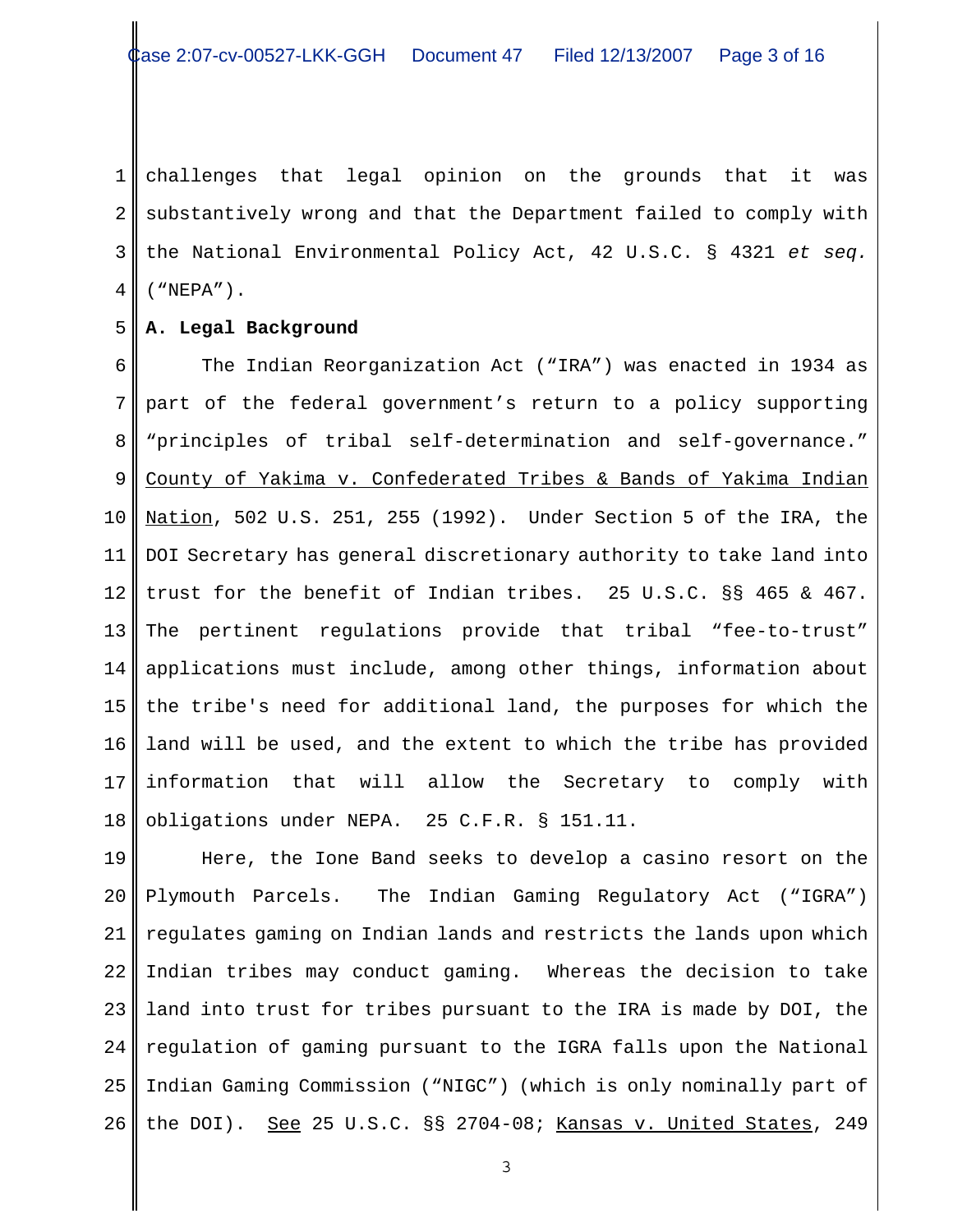1 F.3d 1213, 1218 n.1 (10th Cir. 2001).

2 3 4 5 6 7 8 9 10 Under the IGRA, tribes may only operate gaming on "Indian lands," which consist of (1) "lands within the limits of any Indian reservation" and (2) "lands title to which is . . . held in trust by the United States for the benefit of any Indian tribe or . . . held by any Indian tribe . . . subject to restriction by the United States against alienation and over which an Indian tribe exercises governmental power." 25 U.S.C. §§ 2703(4)(A) and (B). It is this second part, addressing land held in trust, that applies to this case.

11 12 13 14 15 16 Tribes that had reservations or trust land prior to IGRA's enactment on October 17, 1988 are permitted to operate gaming on their land. Tribes like Ione, however, who did not have land held in trust on their behalf prior to October 17, 1988 must satisfy any one of several conditions, listed at 25 U.S.C. § 2719 (Section 20 of IGRA), before they can conduct gaming.

17 18 19 20 21 22 23 24 25 Two of these Section 20 conditions are potentially applicable here. First, gaming is permitted on land acquired after 1988 if "the lands are taken into trust as part of . . . the restoration of lands for an Indian tribe that is restored to Federal recognition." 25 U.S.C. § 2719(b)(1)(B). The Ione Band contends that the Plymouth Parcels fall under this provision. Accordingly, in order for Ione to operate gaming, it must be a "restored tribe" and the land at issue must be taken into trust by the federal government as part of a "restoration of [Ione's] lands." Id.

Second, if one of the express exceptions such as restored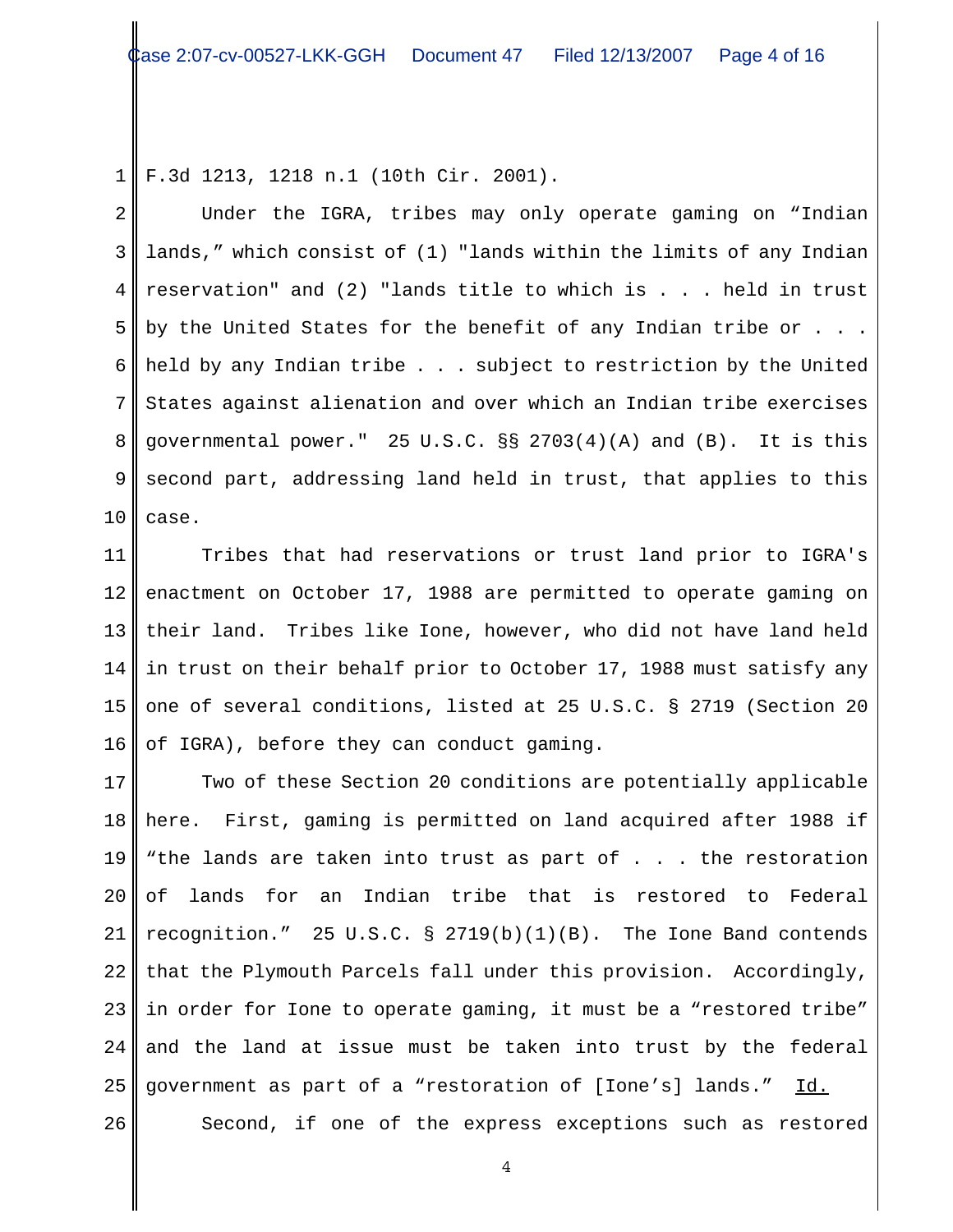1 2 3 4 5 6 7 8 9 10 11 lands does not apply, the IGRA also contains a catch-all provision: gaming is permitted if the tribe complies with a two-part process in which the Secretary of the Department and Governor of the State in which gaming is sought both conclude, after broad consultation with affected interests (including local governments such as Amador County), that gaming would be "in the best interest of the Indian tribe and its members, and would not be detrimental to the surrounding community." 25 U.S.C. § 2719(a) & (b)(1)(A). It is this two-part consultation provision, rather than the restored lands exception, that Amador County contends should govern whether gaming is permitted on the Plymouth Parcels.

12 **B. Factual Background**

13 14 15 16 17 18 19 20 21 22 On September 20, 2004, Ione submitted a request to NIGC for an opinion on whether gaming would be permitted on the Plymouth Parcels under the IGRA. Pursuant to a Memorandum of Agreement ("MOA") executed between NIGC and DOI in 2006, DOI reviewed the request. While NIGC regulates gaming, DOI analyzed whether gaming would be permissible on the land, because, under regulations implementing Section 5 of the IRA, DOI must take into account the purpose for which the land will be used. 25 C.F.R. § 151.11. This is not to suggest, however, that DOI's analysis is subsequently binding upon  $NIGC.<sup>2</sup>$ 

<sup>24</sup> 25 26  $2^2$  While at least one Section 20 IGRA determination  $-$ - whether land is a "reservation" -- has been delegated to DOI, there is no indication that the "restored lands" determination has been delegated to DOI, as opposed to NIGC. See 2002 Dep't of the Interior and Related Agencies Appropriations Act, Pub. L. No. 107- 63, 115 Stat. 414, 442-43 (2001) (clarifying that "[t]he authority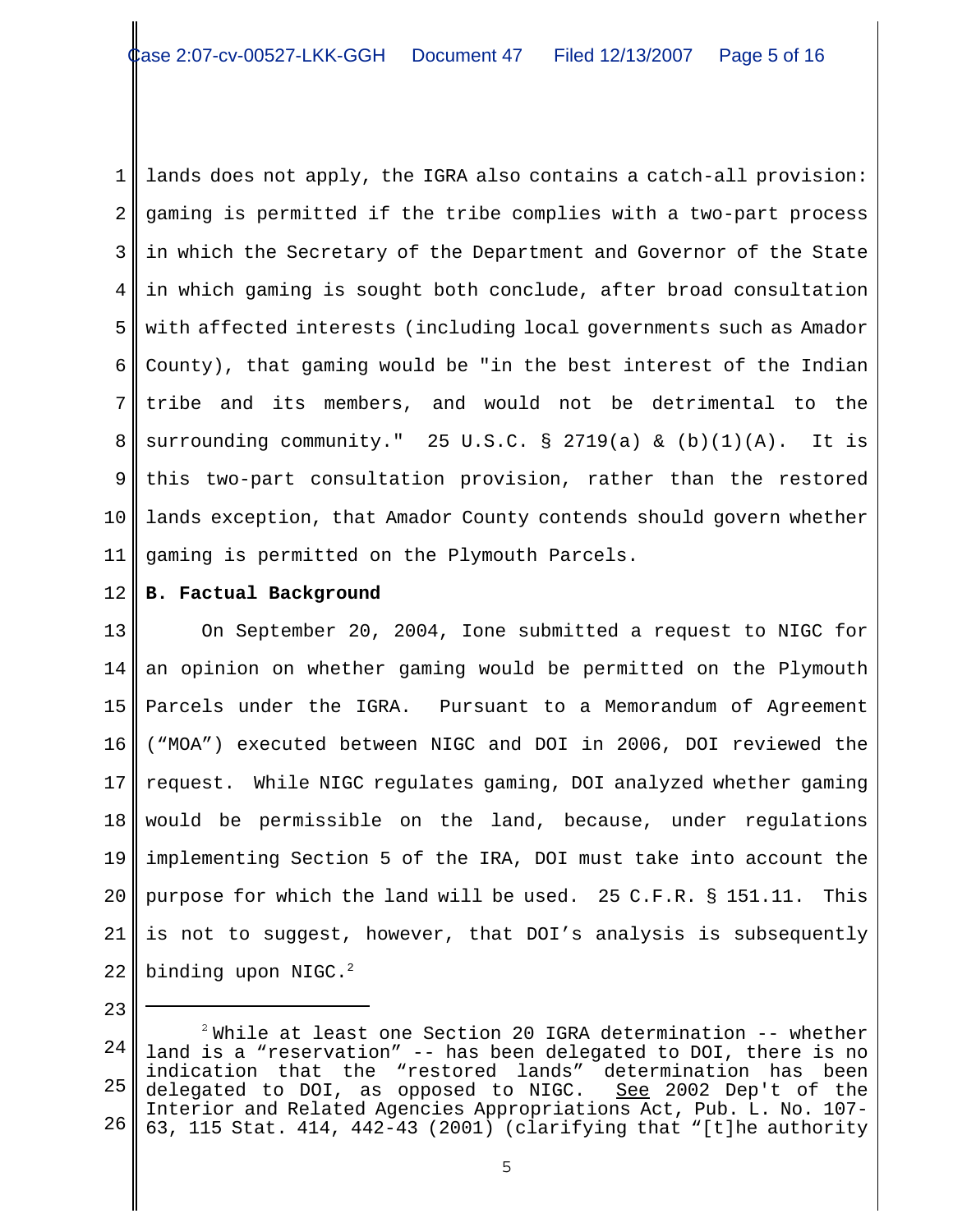1 2 3 4 5 6 7 8 On September 19, 2006, DOI Assistant Secretary of Indian Affairs Carl Artman issued a memorandum expressing his opinion that, as a legal matter, the lands at issue would qualify as "restored lands" for a "tribe that is restored to Federal recognition" if and when they are taken into trust. DOI Associate Deputy Secretary of Indian Affairs James Cason concurred in that opinion on September 26, 2006. Amador County maintains that the "Artman/Cason opinion" constitutes final agency action.

9 10 11 12 13 14 15 16 17 18 The legal opinion regarding land status is only one of several issues that the Secretary takes into consideration when deciding whether to take land into trust for gaming purposes. In DOI's "Checklist for Gaming Acquisitions, Gaming-Related Acquisitions, and IGRA Section 20 Determinations," for example, obtaining a legal opinion from the Solicitor's Office of DOI is one step, but there are also others, such as preparing environmental documents to facilitate compliance with NEPA. As noted earlier, the application for DOI to take the Plymouth Parcels into trust for Ione is still pending.

## **II. Standard**

20 21

19

22 In order to survive a motion to dismiss for failure to state a claim, plaintiffs must allege "enough facts to state a claim to relief that is plausible on its face." Bell Atlantic Corp. v.

<sup>24</sup> 25 26 to determine whether a specific area of land is a 'reservation' . . was delegated to the Secretary of the Interior" by IGRA); Casinos Exposing Truth About Casinos v. Kempthorne, 492 F.3d 460, 469 (D.C. Cir. 2007); Michigan Gambling Opposition v. Norton, 477 F. Supp. 2d 1, 8 (D.D.C. 2007).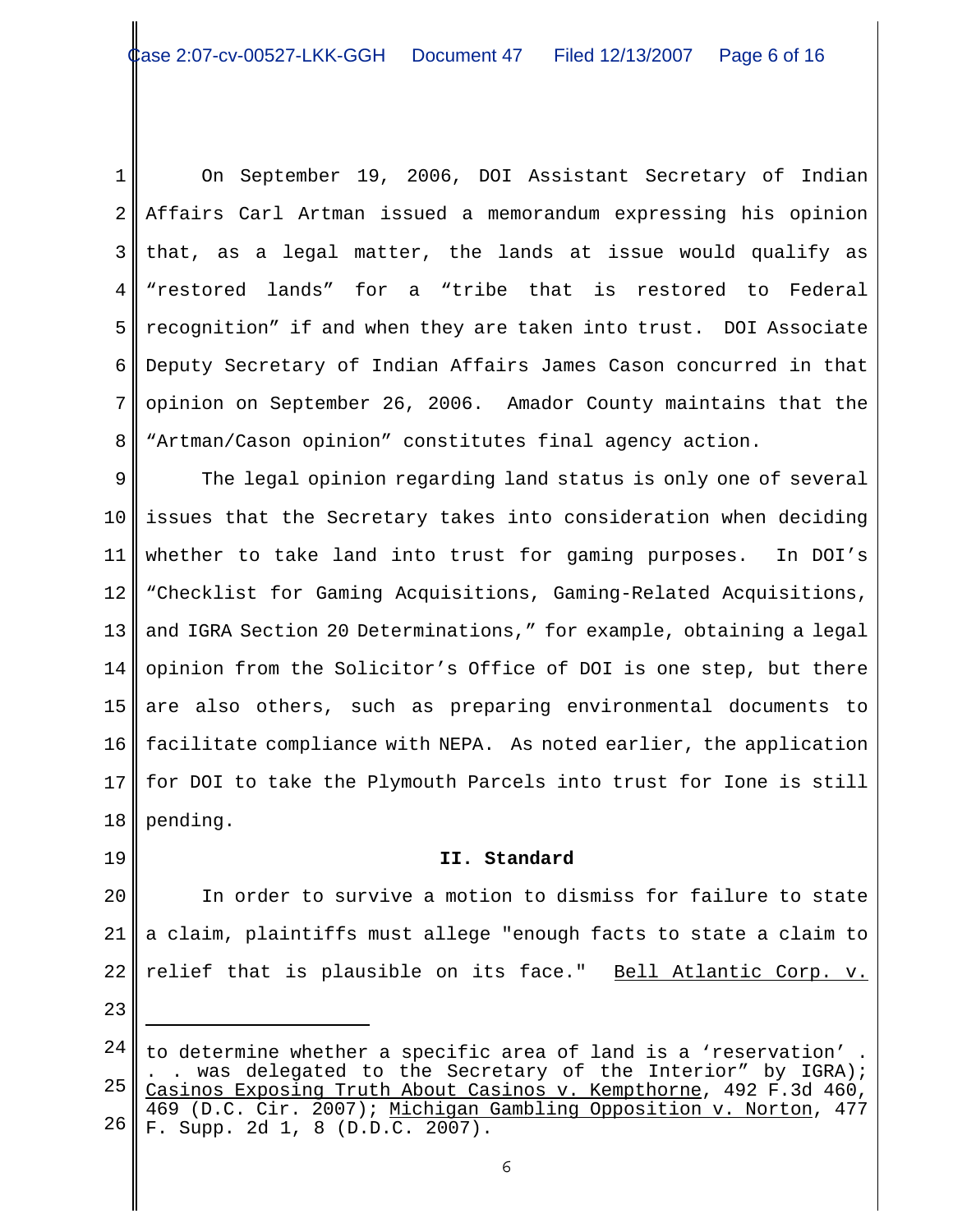1 2 3 4 Twombly, -- U.S. --, 127 S. Ct. 1955, 1974 (2007). While a complaint need not plead "detailed factual allegations," the factual allegations it does include "must be enough to raise a right to relief above the speculative level." Id. at 1964-65.

5 6 7 8 9 10 11 12 13 14 Federal Rule of Civil Procedure 8(a)(2) requires a "showing" that the plaintiff is entitled to relief, "rather than a blanket assertion" of entitlement to relief. Id. at 1965 n.3. Though such assertions may provide a defendant with the requisite "fair notice" of the nature of a claim, only factual allegations can clarify the "grounds" upon which that claim rests. Id. "The pleading must contain something more. . . than . . . a statement of facts that merely creates a suspicion [of] a legally cognizable right of action." Id. at 1965, quoting 5 C. Wright & A. Miller, Federal Practice and Procedure, § 1216, pp. 235-36 (3d ed. 2004).

15 16 17 18 19 20 21 22 23 24 25 26 On a motion to dismiss, the allegations of the complaint must be accepted as true. See Cruz v. Beto, 405 U.S. 319, 322 (1972). The court is bound to give the plaintiff the benefit of every reasonable inference to be drawn from the "well-pleaded" allegations of the complaint. See Retail Clerks Intern. Ass'n, Local 1625, AFL-CIO v. Schermerhorn, 373 U.S. 746, 753 n.6 (1963). In general, the complaint is construed favorably to the pleader. See Scheuer v. Rhodes, 416 U.S. 232, 236 (1974), overruled on other grounds by Harlow v. Fitzgerald, 457 U.S. 800 (1982). Nevertheless, the court does not accept as true unreasonable inferences or conclusory legal allegations cast in the form of factual allegations. W. Mining Council v. Watt, 643 F.2d 618, 624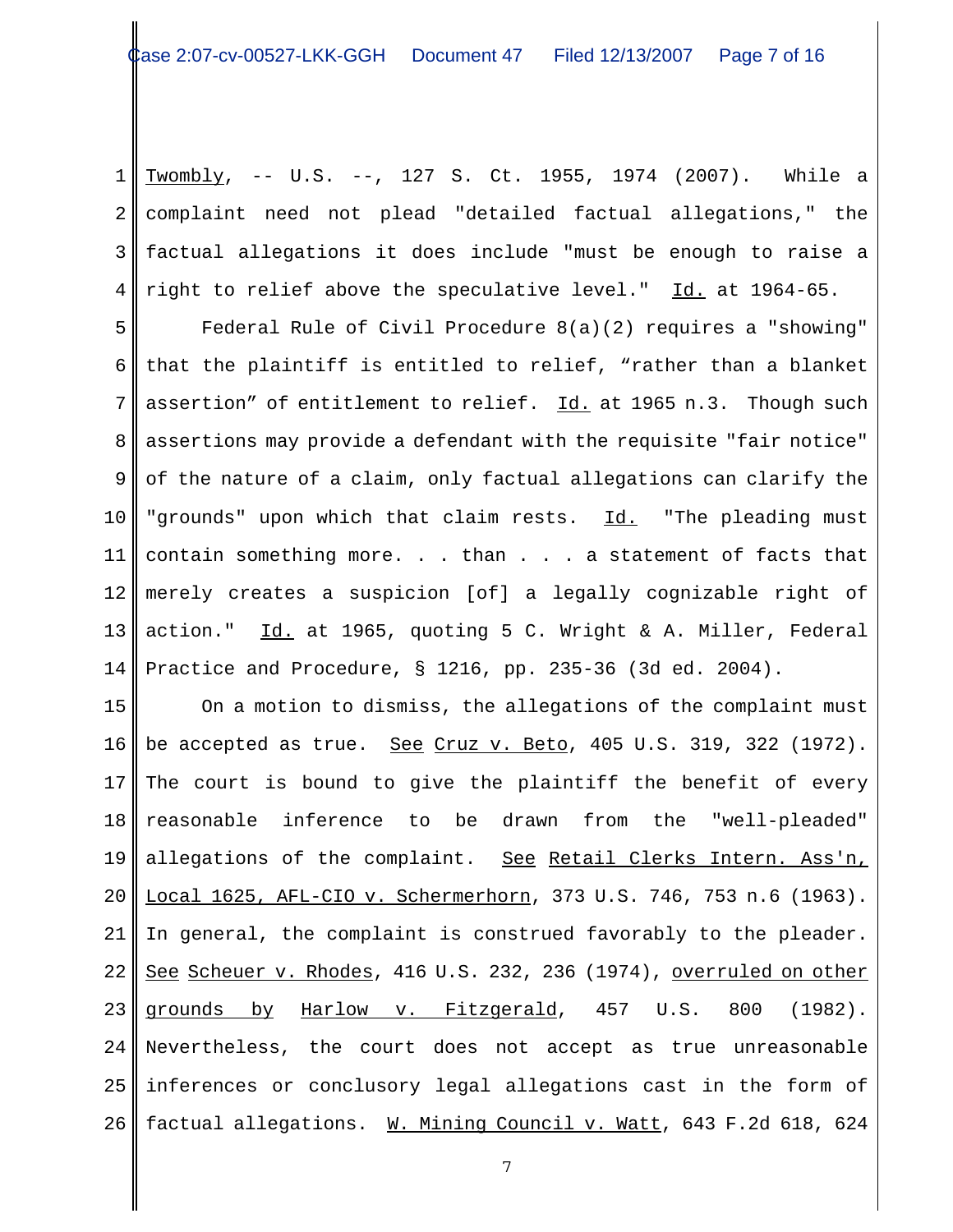1 (9th Cir. 1981).

2

## **III. Analysis**

### 3 **A. Final Agency Action under the APA**

4 5 6 7 8 9 10 11 12 13 14 15 The APA authorizes suit by "[a] person suffering legal wrong because of agency action, or adversely affected or aggrieved by agency action within the meaning of a relevant statute." 5 U.S.C. § 702. Where, as here, no other statute provides a private right of action, the "agency action" complained of must be "final agency action." 5 U.S.C. § 704. Two criteria must be satisfied in order for agency action to be final: (1) "the action must mark the 'consummation' of the agency's decision-making process -- it must not be of a merely tentative or interlocutory nature" and (2) "the action must be one by which 'rights or obligations have been determined' or from which 'legal consequences will flow.'" Bennett v. Spear, 520 U.S. 154, 177-78 (1997) (internal citations omitted).

16 17 18 19 20 21 22 23 24 25 26 The core question is whether the agency has completed its decision-making process, and whether the result directly affects the parties. Indus. Customers of NW Utils. v. Bonneville Power Admin., 408 F.3d 638, 646 (9th Cir. 2005). Agency action is final if it "amounts to a definite statement of the agency's position," "has a direct and immediate effect on the day-to-day operations of the subject party," or requires "immediate compliance." Oregon Natural Desert Ass'n v. United States Forest Serv., 465 F.3d 977, 982 (9th Cir. 2006) (internal quotes omitted). The court must focus on the practical and legal effects of the agency action and interpret the finality element in a pragmatic and flexible manner.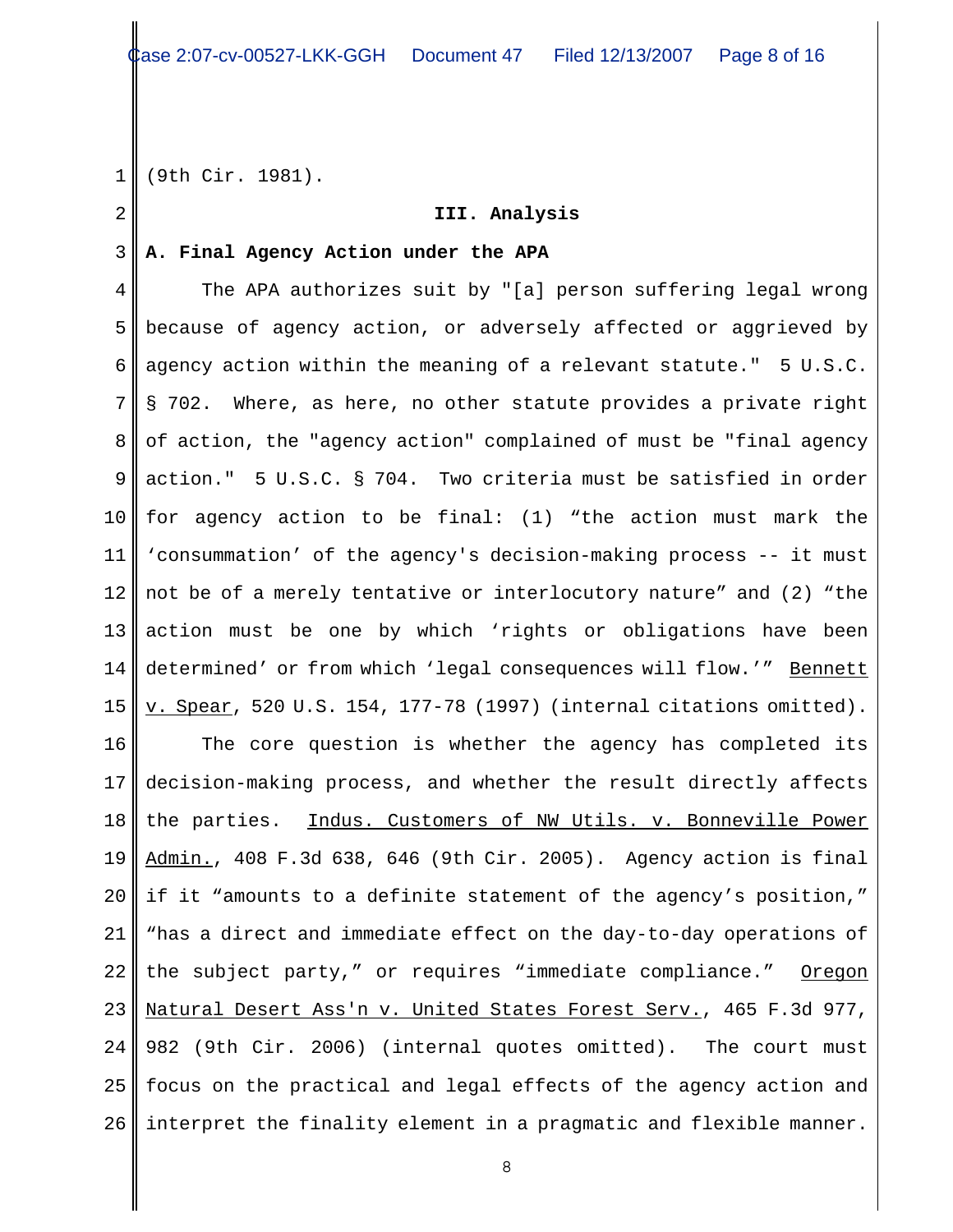1 <u>Id.</u>

2 3 4 5 6 7 8 9 10 11 12 Here, in short, final agency action is lacking for the simple reason that the trust application has yet to be approved. Even if, as appears to be the case, DOI has reached its final decision with respect to whether gaming is permissible on the Plymouth Parcels under the IGRA, that decision has no effect upon the parties unless the decision is first made to take the Plymouth Parcels into federal trust. In other words, the legally relevant question is not whether DOI has taken final action with respect to some intermediate step of Ione's trust application, but, rather, whether it has taken final action with respect to the trust application itself.

13

# **1. Consummation of Agency Action**

14 15 16 17 18 19 20 21 22 The Artman/Cason opinion fails to satisfy either prong of Bennett. With regard to the first prong, Amador County argues that agency action is complete, because the gaming determination (under Section 20 of IGRA) and the trust decision are two separate and distinct actions. The county argues that the absence of finality with respect to the trust decision does not change the fact that the gaming determination is complete. As support, it notes that the trust decision and gaming determination are governed by two different statutes (IRA v. IGRA),<sup>3</sup> that there is no requirement

<sup>24</sup> 25 26 <sup>3</sup> See also *Oversight Hearing Before the Senate Committee on Indian Affairs Concerning Taking Land Into Trust*, 109th Cong. 3 (2005) (Testimony of George T. Skibine, Acting Deputy Ass't Secretary-Indian Affairs For Pol'y & Econ. Devel., Dep't of the Interior, May 18, 2005) ("Section 20 of IGRA does not provide authority to take land into trust for Indian tribes. Rather, it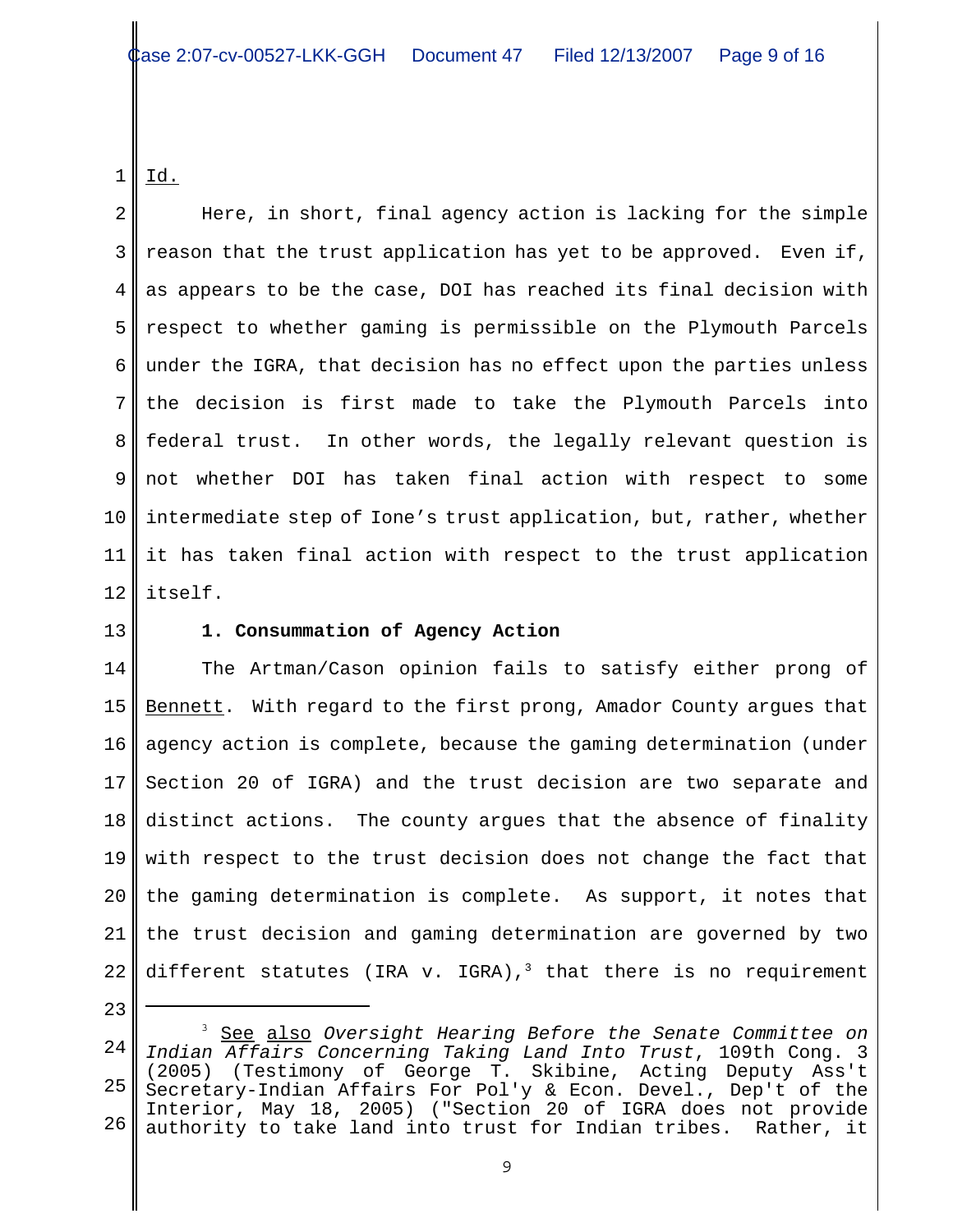1 2 that the two actions be made simultaneously, and that land may be taken into trust for purposes other than gaming. I cannot agree.

3 4 5 6 7 8 9 10 11 12 Amador County's version is only half the story. Taking land into trust without making a gaming determination may be reviewable (because it has independent effect); but making a gaming determination without subsequently taking land into trust is not. In other words, Amador County has merely shown that trust decisions are always reviewable, regardless of whether the land is taken into trust for gaming or some other purpose, and regardless of whether the gaming determination has been decided. But it has not shown the reverse: that gaming determinations are always reviewable, even prior to the trust decision.

13 14 15 16 17 18 19 In Central New York Fair Business Ass'n v. Kempthorne, the plaintiffs argued that DOI regulations exceeded statutory authority for taking land into trust, but the court dismissed the action because, as here, "the Secretary has not made a decision on the applications for trust status."4 No. 06-CV-1501, 2007 WL 1593727, at \*4 (N.D.N.Y. Jun. 1, 2007). Where there is a condition precedent that has yet to be satisfied before an agency's action

<sup>21</sup> 22 is a separate and independent requirement to be considered before gaming activities can be conducted on land taken into trust after October 17, 1988, the date IGRA was enacted into law.").

<sup>23</sup> 24 25 26  $^4$  It is arguable that regulations themselves constitute final agency action, since they "amount[] to a definite statement of the agency's position," "have the status of law" and may require "immediate compliance," Oregon Natural Desert Ass'n, 465 F.3d at 982, 987. Here, however, the Artman/Cason opinion does not require compliance or have any practical effect unless the decision is made to take the land into trust.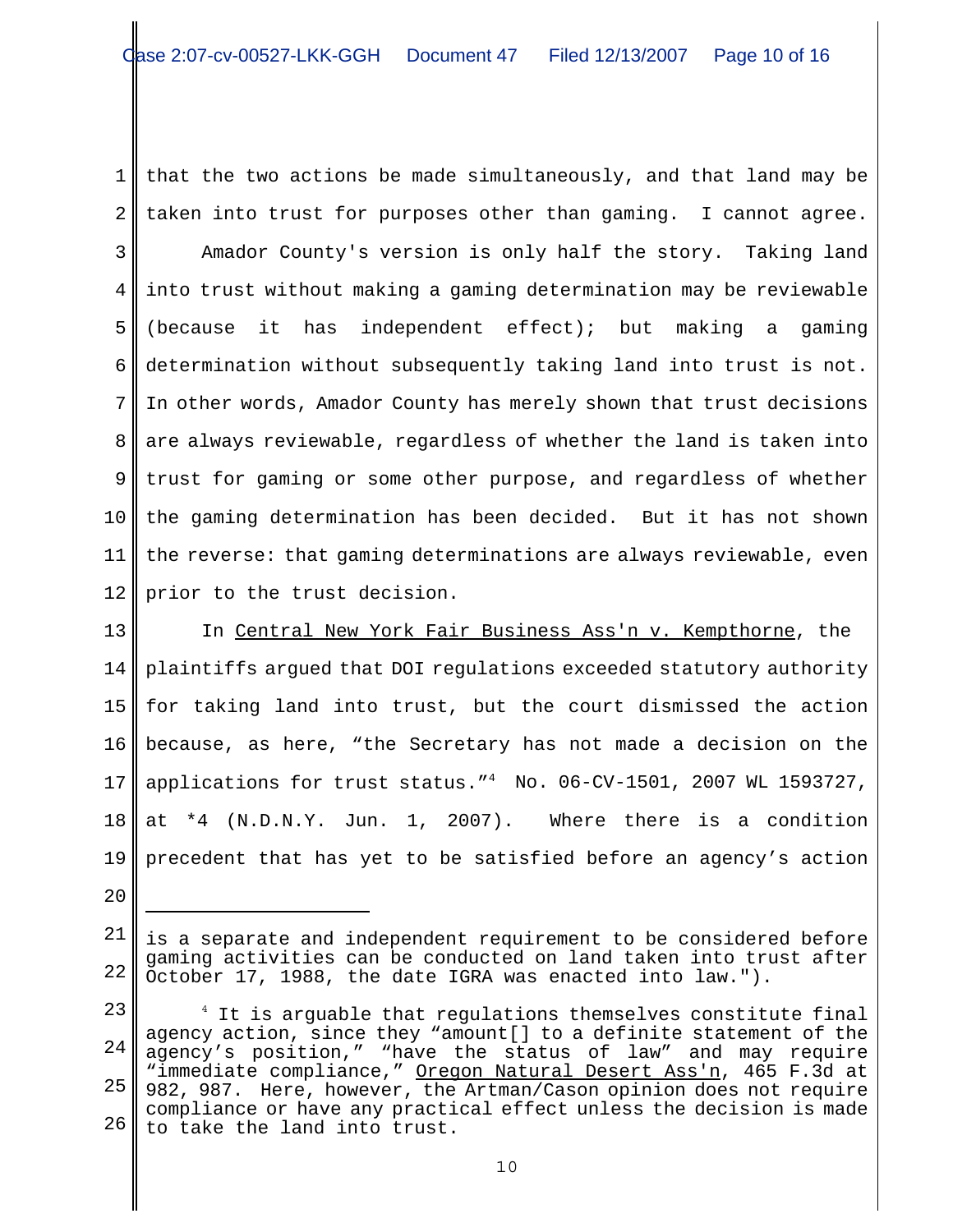1 2 3 4 5 6 7 8 will have practical or legal effect, agency action has not yet consummated. See City of San Diego v. Whitman, 242 F.3d 1097, 1101 (9th Cir. 2001) (no final agency action where city had not yet filed an application for renewal of a permit, even though EPA had opined on how it would deal with the application); Top Choice Distribs., Inc. v. U.S. Postal Serv., 138 F.3d 463, 467 (2d Cir. 1998) (no final agency action where an administrative complaint had been filed but had not yet been resolved).

9 10 11 12 13 14 15 16 17 18 19 20 The cases relied upon by Amador County are not to the contrary. In Kansas, 249 F.3d at 1213, the Tenth Circuit held that NIGC's determination that a particular parcel of land qualified as "Indian lands" under the IGRA was final agency action. The land at issue there, however, was not land that had to be first taken into trust before gaming would be allowed. $5$  The IGRA defines "Indian lands" to include (1) reservation land, (2) land held in federal trust, and (3) land held by an Indian tribe subject to restriction against alienation and over which the tribe exercises governmental power. 25 U.S.C. §§ 2703(4). The land at issue in Kansas was of the third variety. Accordingly, there, the major obstacle to gaming was the "Indian lands" determination, $6$  whereas

<sup>22</sup> <sup>5</sup> In addition, NIGC's actions in that case were deemed "final agency action" by IGRA's express terms. 25 U.S.C. § 2714.

<sup>23</sup> 24 25 26 6 Indeed, even the gaming management contract had been approved by NIGC, although final agency action was probably achieved prior to this point. Kansas, 249 F.3d at 1223 ("The NIGC's [Indian lands] determination . . . inevitably will lead to Indian gaming on the tract. The Tribe made its intentions to establish . . . gaming on the tract unequivocally clear. Indeed, the NIGC has approved the Tribe's Class II gaming management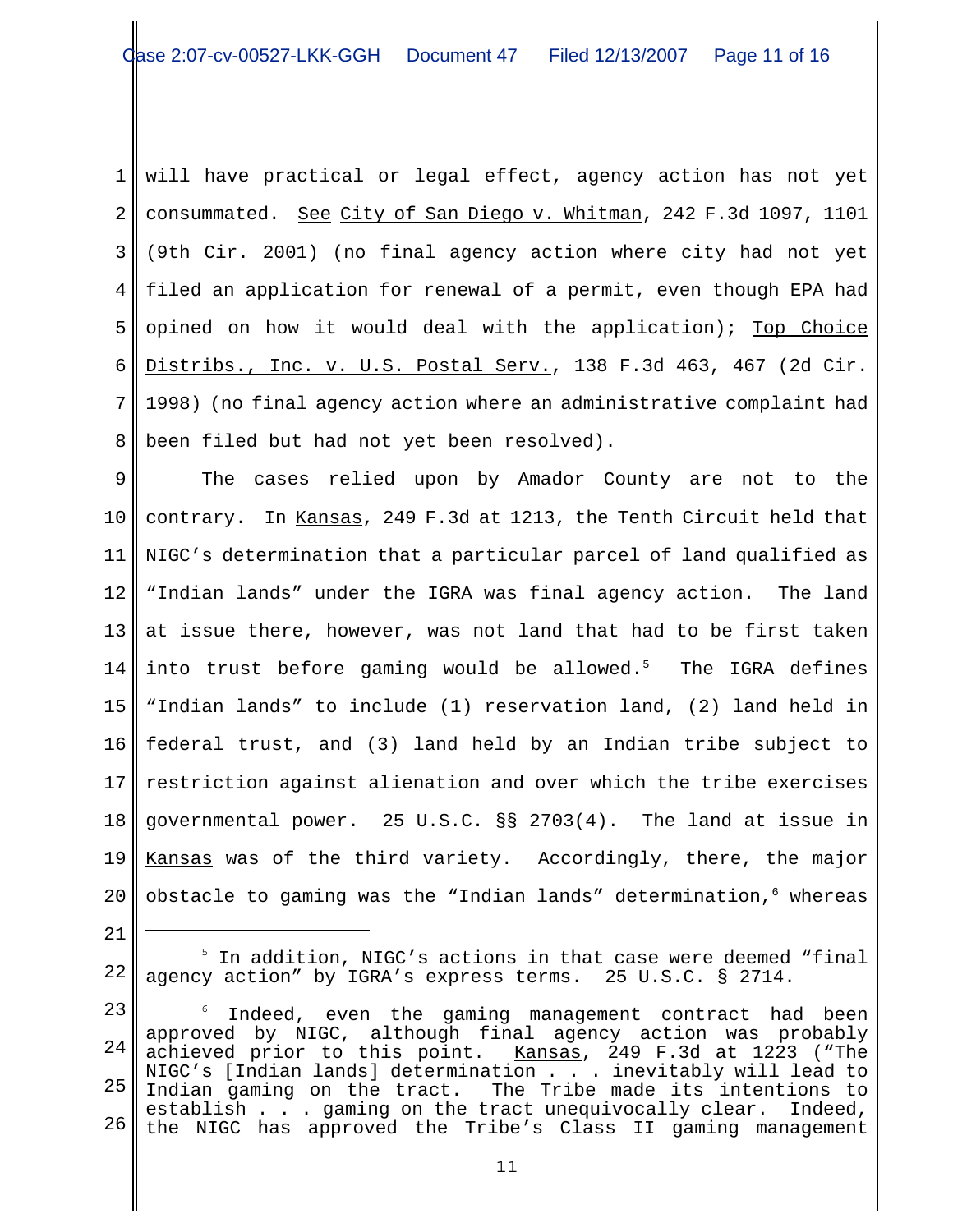1 2 here, the extra hurdle of taking the Plymouth Parcels into trust exists.

3 4 5 6 7 8 9 10 11 12 13 14 15 16 17 18 Similarly, in United Keetoowah Band v. Oklahoma, No. CV-04- 340, slip op. (E.D. Okla. Jan. 26, 2006), NIGC issued a letter finding that the lands at issue were not "Indian lands," and the court found that there were no additional steps to be taken before that became the agency's final opinion. Although the federal government argued that the letter had not been sent to the NIGC Chairman or entire Commission for "final" determination, the court noted that NIGC had treated it as final by ceasing to regulate the band's gaming operations and threatening to pursue criminal sanctions. Accordingly, the letter reflected the agency's settled position that gaming was impermissible on the land at issue. Here, by contrast, the permissibility of gaming turns on not only the Artman/Cason opinion but also on the DOI's decision to first take the Plymouth Parcels into trust. If and when DOI approves the trust application, final agency action will exist, and the county will be able to sue.

19 20 21 22 23 24 While the federal defendants and Ione Band argue that this court's present holding (that agency action has not yet consummated) is mandated by Miami Tribe of Oklahoma v. United States, No. 05-3085, 2006 WL 2392194 (10th Cir. Aug. 21, 2006), and Citizens Against Casino Gambling in Erie County v. Kempthorne, 471 F. Supp. 2d 295 (W.D.N.Y. 2007), these cases relied on a

- 25
- $26$  contract.").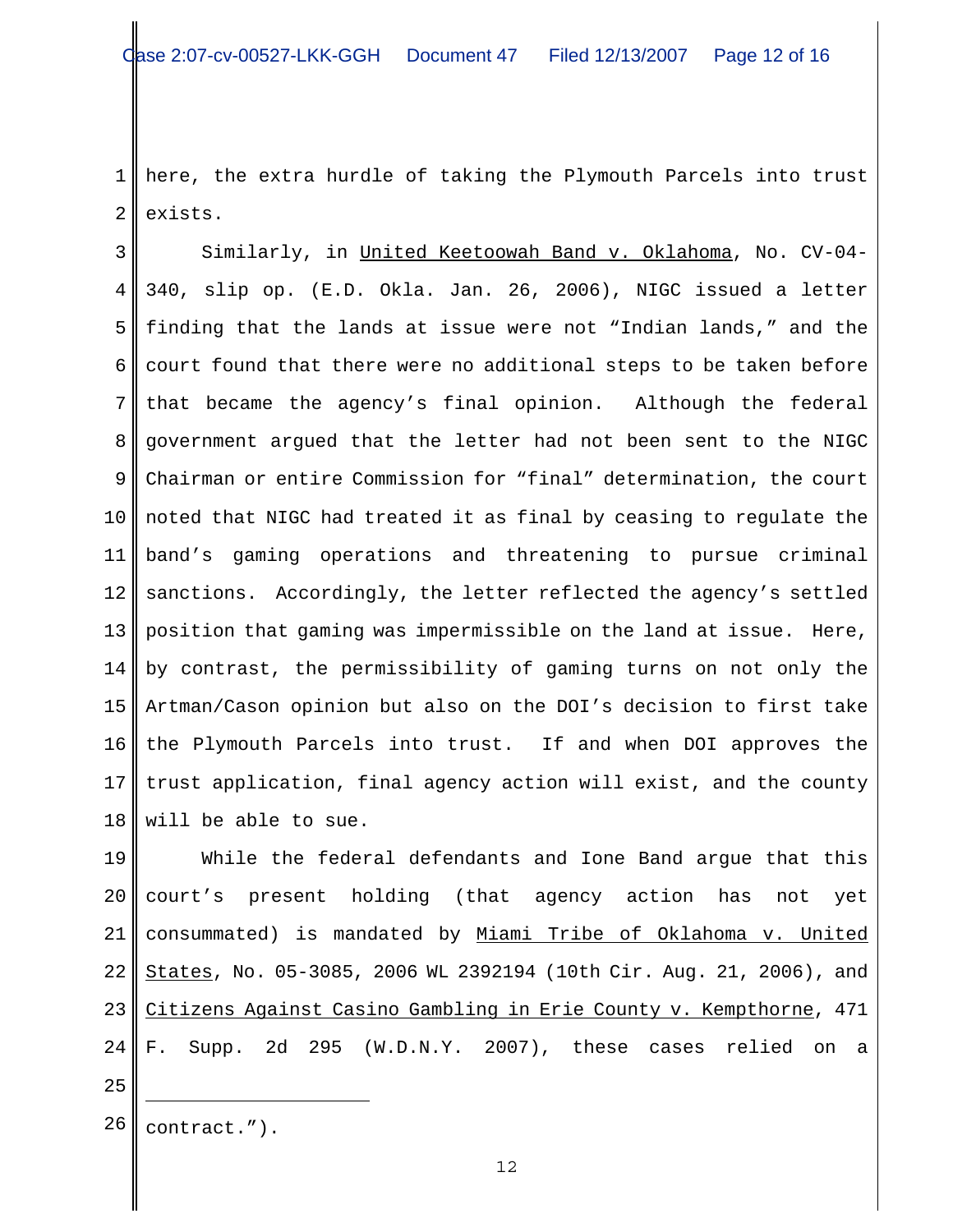1 2 3 4 5 6 7 8 9 10 11 fundamentally different rationale than the one employed by the court today. In Miami Tribe, the Tenth Circuit evaluated a DOI opinion letter made pursuant to the NIGC and DOI 2006 Memorandum of Agreement. 2006 WL 2392194 at \*4. The court held that the DOI opinion was not final agency action because it was merely advice to NIGC, who retained the final say-so on the relevant legal question (approval of management gaming contracts) and could therefore reject the DOI opinion. Id. The other case, Citizens Against Casino Gambling, adopted Miami Tribe's reasoning in dismissing a challenge to a DOI opinion letter. 471 F. Supp. 2d at 322, 327-28.

12 13 14 15 16 17 18 19 20 21 22 23 Here, however, it is DOI who retains the final say-so on the relevant legal question -- whether, for purposes of the fee-totrust application, the Plymouth Parcels would constitute the restored lands of a restored tribe if taken into trust. Indeed, the federal defendants maintain that it is DOI, rather than NIGC, who bears ultimate responsibility in deciding whether the restored lands exception applies in the context of a trust application.<sup>7</sup> See 2006 Memorandum of Agreement ¶ 1 ("The NIGC agrees that whether a tribe meets one of the exceptions [e.g., restored lands] . . . is a decision made by the Secretary when he or she decides to take land into trust for gaming."). Accordingly, unlike Miami Tribe and Citizens Against Casino Gambling, the Artman/Cason opinion is not

<sup>25</sup> 26  $^7$  As noted earlier, however, outside the context of the trust application, NIGC retains the authority for determining whether the restored lands exception applies.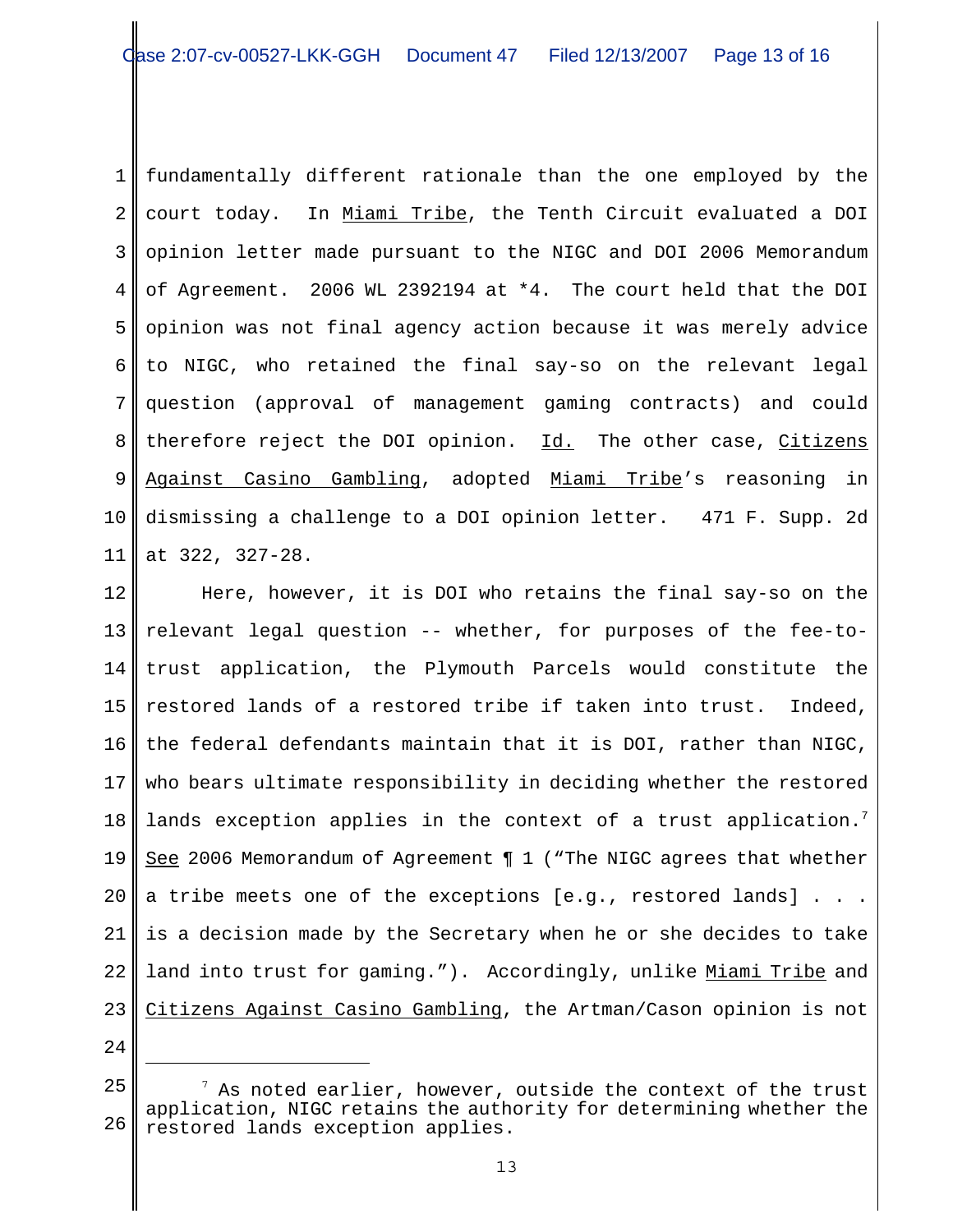1 2 3 4 merely advice to the agency charged with making the relevant decision; it is the decision itself. Nevertheless, agency action has not yet consummated because, as discussed earlier, DOI has not approved the application.

5

# **2. Determination of Rights or Obligations**

6 7 8 9 10 11 12 13 14 15 16 Even if plaintiff could satisfy the first prong of Bennett, it would also fail the second prong, which requires that the agency action determine rights or obligations. Bennett, 520 U.S. at 178. Because the Artman/Cason opinion decided that the restored lands exception applies, 25 U.S.C. § 2719(b)(1)(B), the county creatively argues that the memorandum rendered obsolete the catch-all provision, 25 U.S.C. § 2719(a) &  $(b)(1)(A)$ , which would have otherwise provided for consultation with affected interests, such as local governments. Accordingly, in the county's view, the memorandum "fix[es] [a] legal relationship" and thereby constitutes final agency action. Oregon Natural Desert Ass'n, 465 F.3d at 987.

17 18 19 20 21 The problem with this position is that the underlying right to which the county claims ownership -- that of consultation - only adheres if land is first taken into trust and if no other condition for gaming exists. The Artman/Cason opinion may show the latter (that no other condition for gaming exists<sup>8</sup>) but it did not

<sup>22</sup>

<sup>23</sup> 24 25 26  $^8$  Even this proposition is not completely certain. The IGRA permits gaming if any one of various Section 20 conditions are satisfied. As a technical matter, the existence of one condition (e.g., restored lands) does not preclude the existence of another condition (e.g., gaming deemed non-detrimental after consultation). As a practical matter, however, it would be duplicative for the agency to undertake the two-part consultation if the authority for gaming could be found elsewhere. The Artman/Cason opinion also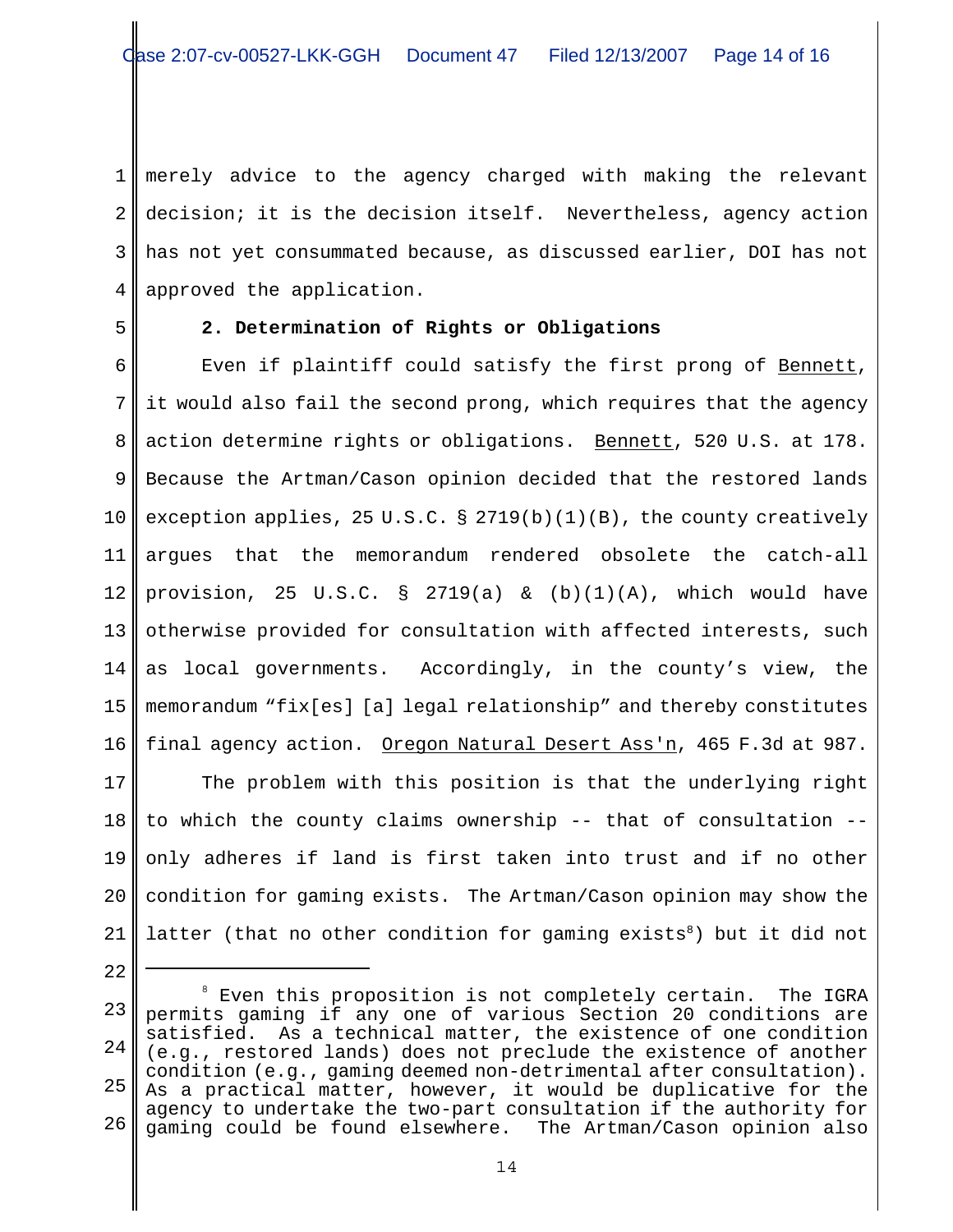1 2 3 4 accomplish the former (decide to take the Plymouth Parcels into trust). Without deciding to take the Plymouth Parcels into trust, the Artman/Cason opinion has merely rearranged the parties' rights in a hypothetical world that may never come to fruition.

#### 5 **B. Adequacy of Remedies**

19

6 7 8 9 10 11 12 13 14 15 16 17 18 Amador County also argues that if the present action is dismissed, it will have "no other adequate remedy in a court." 5 U.S.C. § 704. It maintains that any future lawsuit will be constrained by two limitations. First, DOI only needs to give notice 30 days prior to taking land into trust in a newspaper of general circulation serving the affected area or in the Federal Register. $^9$  25 C.F.R. § 151.12(b). Second, the county worries that a future court might rule that the Quiet Title Act, 28 U.S.C. § 2409a, entirely precludes suit to the extent a plaintiff seeks to nullify an Indian trust acquisition.<sup>10</sup> See Dep't of Interior v. South Dakota, 519 U.S. 919, 922 (1996) ("The Government concedes only that, *if* the Secretary chooses to announce his acquisition decision *before* the acquisition becomes effective . . . judicial

<sup>20</sup> 21 expressly stated that because the restored lands exception applied, "the Band may conduct gaming on it without obtaining a two-part determination."

<sup>22</sup> 23 24 9 Worse still, in the county's eyes, is that this 30-day window for judicial review is created entirely by DOI's regulations, which may be waived "'where the Secretary finds that [it] would be in the best interest of the Indians.'" See City of Shakopee v. United States, 197 U.S. Dist. LEXIS 2202, \*17-\*18 (D. Minn. Feb. 6, 1997).

<sup>25</sup> 26  $10$  The court passes no judgment on the merits of this issue, upon which even the Ione Band and federal defendants appear to disagree.